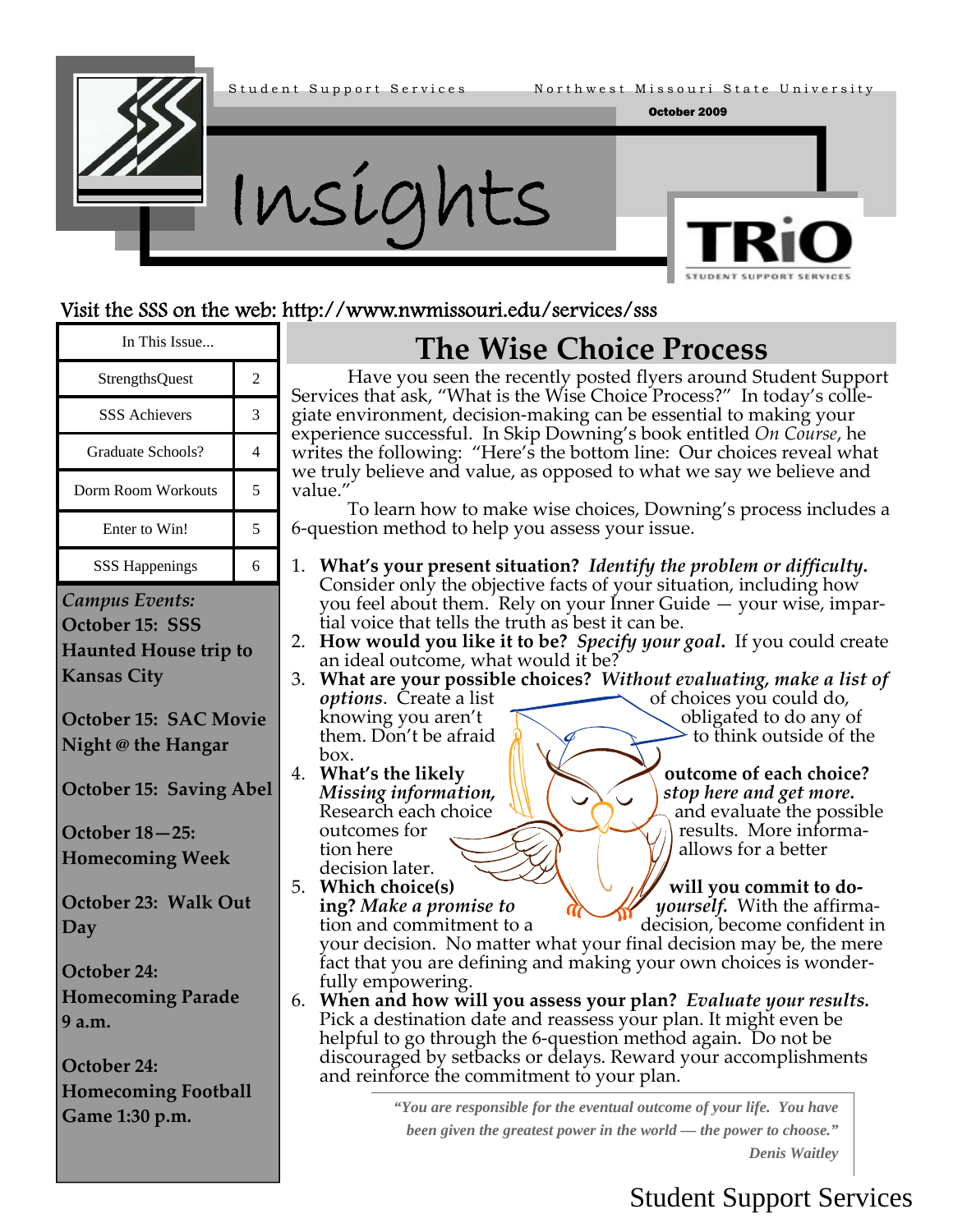## **The Quest for Strength**



**StrengthsQuest,** an on‐line education resource**,** created a testing tool to help students and educators alike evaluate personal strengths. By taking the test, you can learn new methods of success in your academic and personal life. The goal of the program is to encourage students to step out of their normal comfort zone, and try some of these new ideas to maximize their potential.

 Typically, a fee would be required to take the StrengthsQuest assessment, but as an SSS participant, students can take the exam free of charge. Basically, you're getting a free opportunity to gain a lot of insight about yourself, and who doesn't want that? If you haven't had a chance to do the StrengthsQuest assessment, contact Christi Waggoner at cwagg@nwmissouri.edu or at 660‐562‐1259.

 Several of our SSS staff members have "Achiever" as one of their signature strengths and they use it as a driving force in their academic and

social lives. It's important to learn how other students utilize their strengths. Through observation, we hope you find some new ways to hone some of your key strengths!



"I never see what has been done; I see only what remains to be done." --Siddhartha Budda, Spiritual Teacher

# **Achiever**

By: Jordan McCrady

 Your Achiever theme helps explain your drive. Achiever describes a constant need for achievement. You feel as if every day starts at zero. By the end of the day you must achieve something tangible in order to feel good about yourself. And by "every day" you mean every single day—workdays, weekends, vacations. No matter how much you may feel you deserve a day of rest, if the day passes without some form of achievement, no matter how small, you will feel dissatisfied. You have an internal fire burning inside you. It pushes you to do more, to achieve more. After each accomplishment is reached, the fire dwindles for a moment, but very soon it rekindles itself, forcing you toward the next accomplishment. Your relentless need for achievement might not be logical. It might not even be focused. But it will always be with you.

 As an Achiever you must learn to live with this whisper of discontent. It does have its benefits. It brings you the energy you need to work long hours without burning out. It is the jolt you can always count on to get you started on new tasks, new challenges. It is the power supply that causes you to set the pace and define the levels of productivity for your work group. It is the theme that keeps you moving. (www.strengthsquest.com)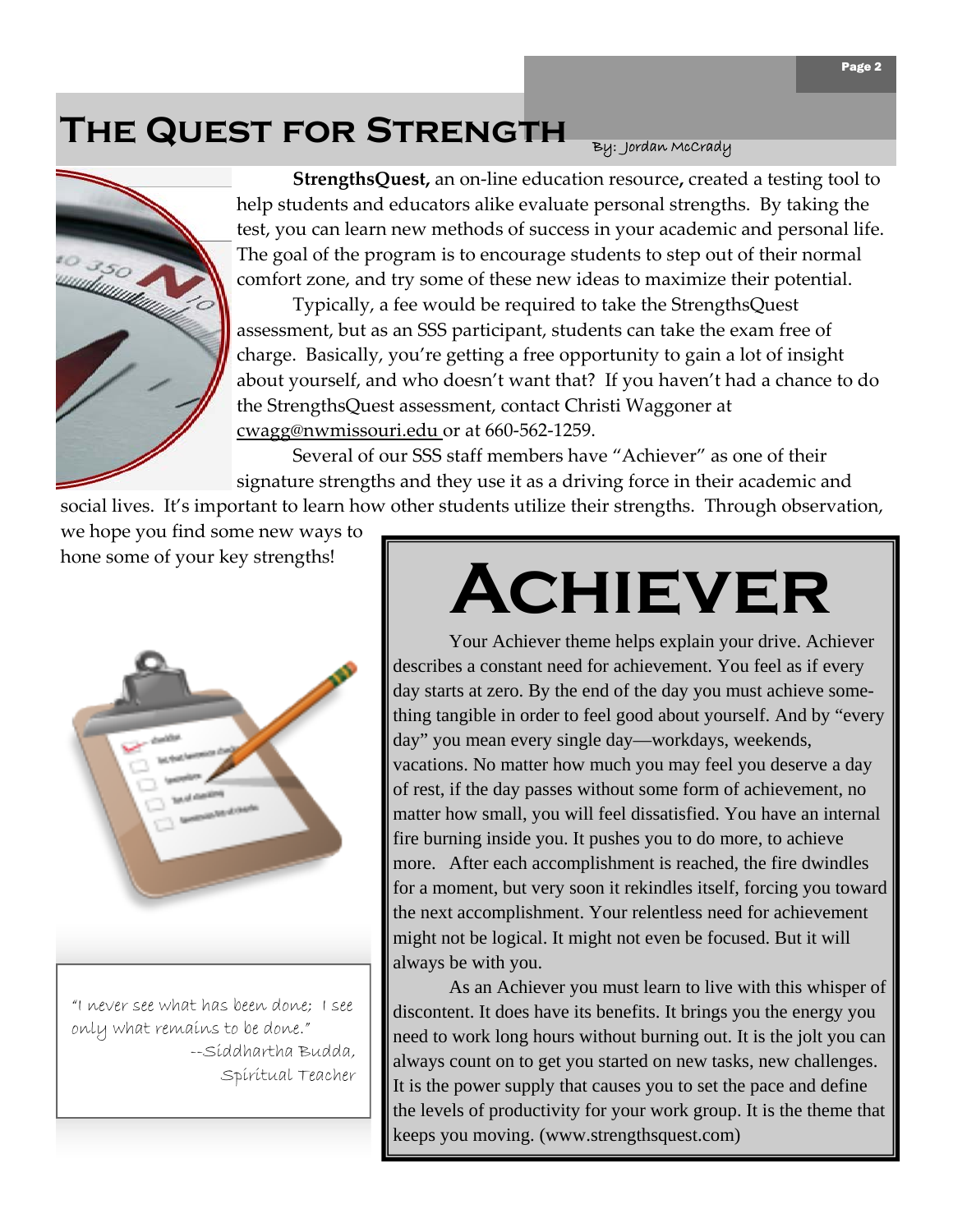## **SSS Achievers**

**Jessica Freund, SSS Mentor (right):** I utilize my achiever strength through many aspects in my daily life. I use this strength when doing homework, in which I like the feeling of being productive and getting things accomplished. I use this strength at work, which I get a sense of satisfaction from being busy. I am a hard worker and always put a 110% of my effort into the task at hand. This achiever strength comes in handy and plays a big part in my life; I am thankful that I have this strength. I would not be the same without it.



*"I am a hard worker and always put 110% of my effort into the task at hand"*

*"I love being able to cross things off my list. It gives me a feeling of accomplishment*

 $\blacksquare$ 



**Phil Kenkel, Director TriO Programs (bottom right)**: I feel that I use the Achiever strength in a variety of ways. In my work, I undertake multiple tasks and strive to complete each one in a timely and thorough fashion. I pride my‐ self in having my work/projects completed WELL before deadlines and I think this ten‐ dency is a direct result of the Achiever strength.

 In my personal life, I think this strength shines through in a similar fashion by always having a project in the works around the house or with my family. Once I complete a project at home, right away I begin another one---and the goal of my project is to somehow better my home or family. Very rarely do I ever sit down and watch television or rest when I am home. I am always looking for something to do.

**Leslie Duley, SSS Office Assistant (left)**: My Achiever strength is very obvious. I am definitely a person who wants to achieve and get everything done I have on my "to do" list, if not more. I love being able to cross things off my list. It gives me a feeling of accomplishment. My achiever strength has been very beneficial for me throughout my aca‐ demic career. I do as much as possible ahead of time so at the end of the semester I can relax. This allows me to be a very productive and a multi‐ tasker. My energy to work hard also carries over in my exercise routine.

 I might be stressed and have a lot of things to do but I will definitely squeeze in a workout. The workout not only helps me feel better about my‐ self, but it relieves stress and gives me time alone. Rarely will you see me just lying around; I'm al‐ ways on the go with a mission in mind!!



*"I pride myself in having my work/projects completed WELL before deadlines -- and I think this tendency is a direct result of the Achiever strength."*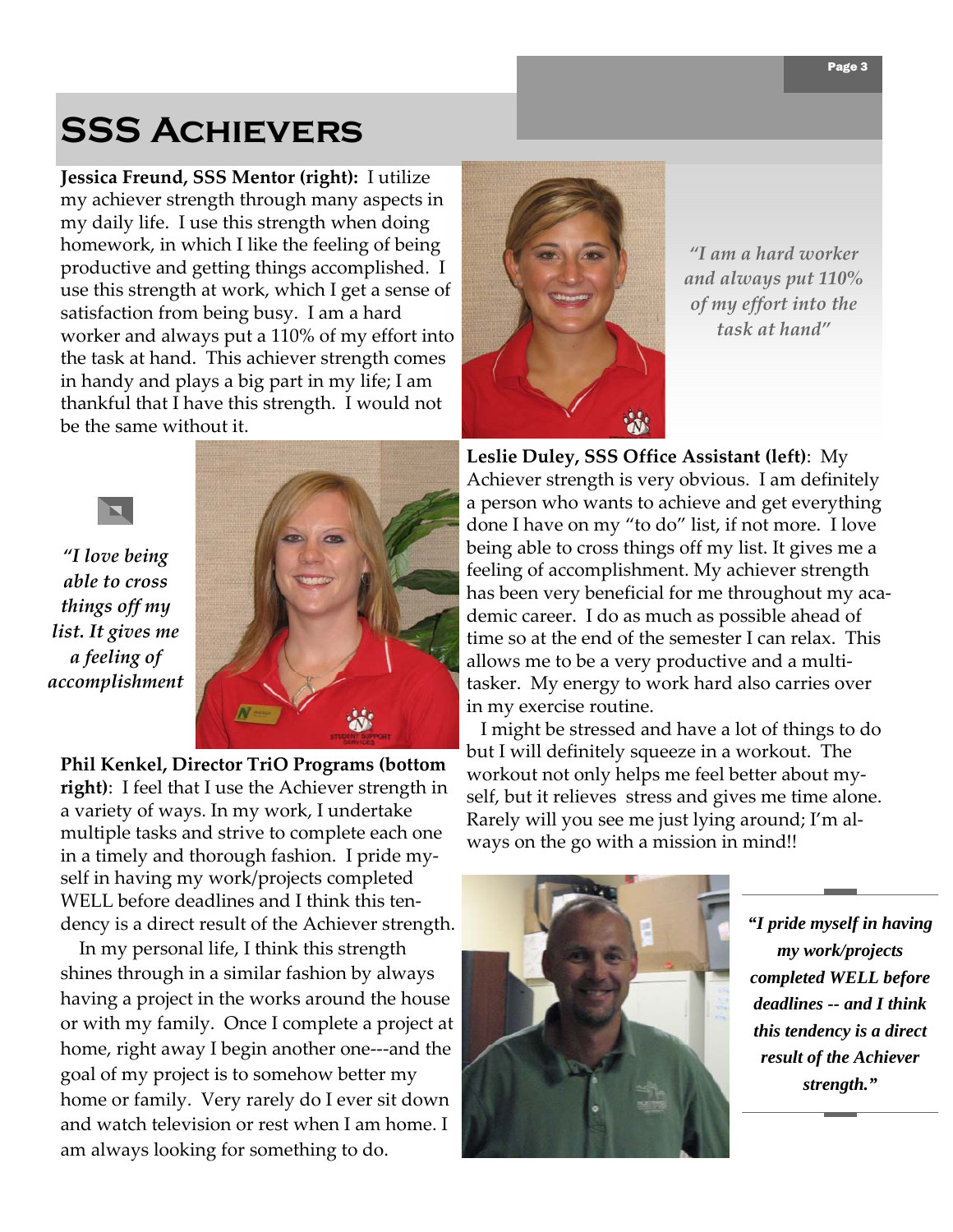## *Take a Deep Breath* <sub>By: Sarah Woody</sub>

 College. . .it is said to be the best time of your life. Meeting new people, the classes, the diversity, the athletic events, and of course, you can't talk about college without mentioning the parties. But there is something that a lot of college students don't think about — What am I going to do when the party is over? What do I want to do for the rest of my life? Where am I going after I graduate? These questions beg for simple answers but when you really get down to decision time it can be one of the most stressful decisions ever! Whether you decide to further your education or jump right into the "real world," you still need to take time and make a plan of attack. In the information below, I hope to offer you some helpful hints for finding a graduate school.

#### **Making the Decision**

 Coming from personal experience, searching for a graduate program can be one of the most difficult and stressful events in your life. There are literally hundreds of schools in America that offer Ph.D. and Master's degree programs. So how do you choose? From my experience, it is helpful to visit the website www.gradschools.com. Create a profile and start from there. Then consider these three specific things when narrowing down your search.

- *1. Do they have the program I am looking for?*
- *2. Will the school help me out financially, such as a Graduate Assistantship or scholarships?*
- *3. Is the location where I would like to be?*



#### **Materials Needed for Graduate School Application**

 When you apply for graduate school, most schools require the basic information, e.g., transcripts, shot records, etc. However, there are a few more things to remember to have ready when you apply.

- **Letters of Recommendation** Many schools require three letters. Make sure the letters come from professors, faculty and staff who can demonstrate the kind of student you were during your undergraduate career.
- **Personal Statement** This narrative perhaps can be one of the most difficult to write. Get some things down on paper and have a close friend or confidant review it. Sometimes we find it hard to brag on ourselves!
- **Resume/Vitae** Writing a resume/vitae is another difficult task. Fortunately, Bearcats have access to Career Services. This department will be happy to help you build your resume. SSS will also be happy to review your resume/vitae!
- **Test Scores** All graduate programs require you to take the Graduate Record Examination (GRE) before you can be admitted into their program. What many students don't know is there are field‐ specific GRE tests. So make sure you are preparing to take the subject GRE if a specific test is required.
- **Deadlines** All schools have different deadlines for applications. Make sure you are aware of these dates and turn yours in early. Some can be as early as December of the preceding year of entry.
- **Application Fees** All schools also require a minimal fee for the graduate school application. If you apply to several schools, these fees can add up!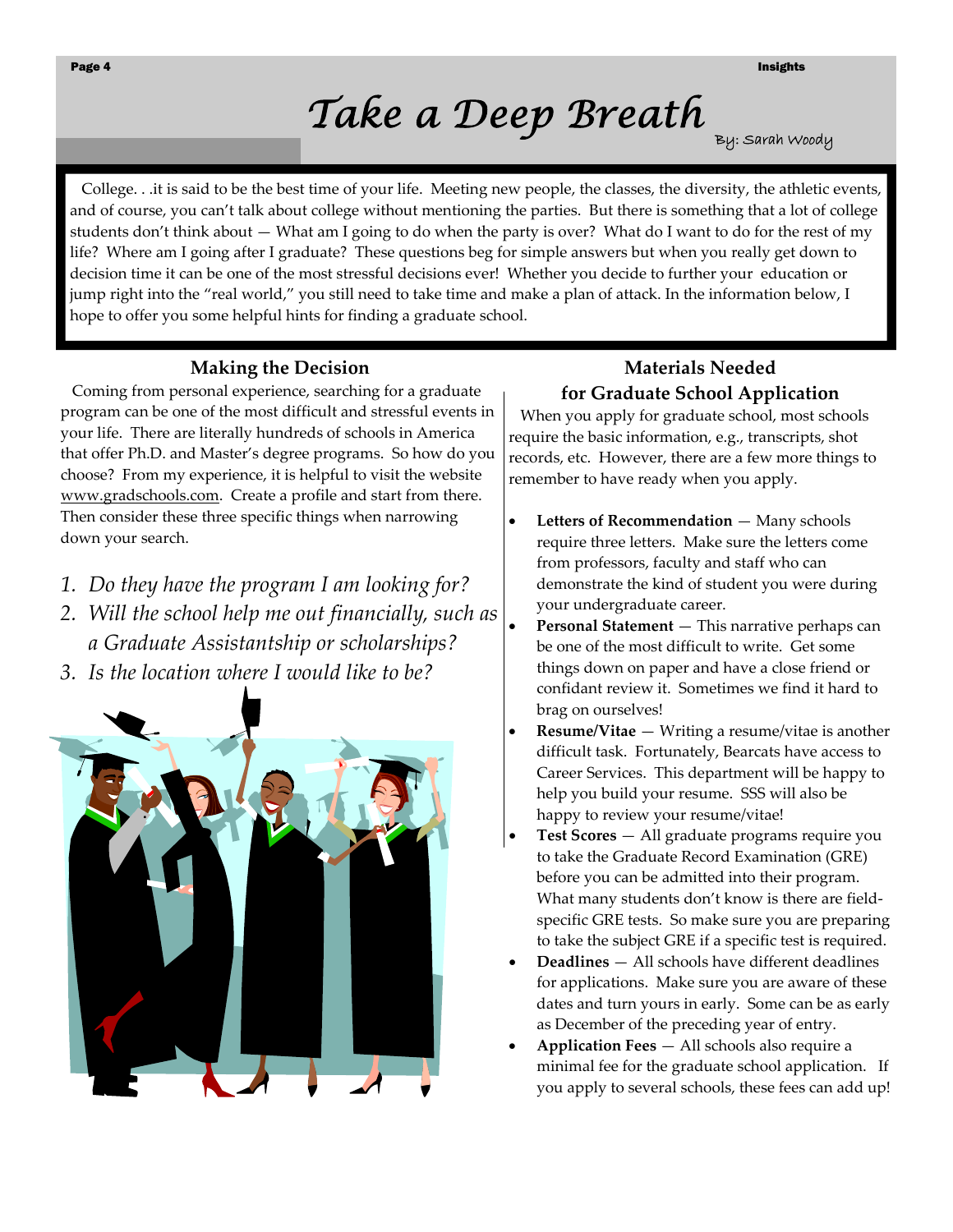#### Page 5 Insights and the control of the control of the control of the control of the control of the control of the control of the control of the control of the control of the control of the control of the control of the con

### Dorm Room Workouts The Freshman 15 is an Elective, Not a Requirement

By Nicole Nichols, Fitness Instructor & Guest Columnist

College life opens new and exciting opportunities for young adults. Leaving the comforts of home for the first time to live with a total stranger in a room the size of a closet; making your own choices about where to go, when to return, what time to go to bed and who to spend time with; as-

entertainment; oh, and there's that learning thing too.



suming more financial *a suming more financial* *a suming more financial a suming more financial* **<b>***a suming more financial a* Most colleges and univerin the dorms, which means a couple things when it comes to your health: 1) little or no choice when it comes to food, 2) space is limited and 3) time is limited. This combination of limited food choices,

small space, and late nights can lead to the notorious "Freshman 15".

But the dreaded college weight gain is NOT inevitable. Taking a preventive approach (rather than trying to crash diet or over‐exercise when itʹs too late) is your best bet. Making healthier food choices, getting plenty of sleep, and increasing your daily activity (walking instead of taking the shuttle) will help. But one of the most important things you can do is exercise for at least 30 minutes, most days of the week. Your exercise plan should include three main components:

**[Cardio](http://www.sparkpeople.com/resource/reference_aerobic.asp)** (aerobic) exercise burns calories, trains your body to use more fat as fuel, strengthens your heart and lungs and helps relieve stress. Aim for 30‐60 minutes, 3‐6 days per week.

- **[Strength](http://www.sparkpeople.com/resource/reference_strength.asp) training** helps you maintain and build lean muscle. If you aren't strength training regularly, you'll lose muscle (about half a pound per year) and your metabolism will slow down along with it. Fit in a full body workout (about 8‐12 exercises) twice per week.
- **[Stretching](http://www.sparkpeople.com/resource/reference_stretching.asp)**, or flexibility training, can help you improve your fitness level in other areas as well as reduce your risk for injury and joint problems later. Stretch after every workout and when you need a relaxing break.

Your college recreation center will likely have all the options you need to stay healthy and fit: cardio machines, fitness classes, personal trainers, weights, a pool, an indoor track and more. But on those busy days (or late nights) the gym might not be an option.

Dorm life doesn't have to be a doom. For little or no money, the single room that multitasks as a bedroom, study, kitchen and lounge can also become your own personal gym. In just a few

**CUT** OUT AND COMPLETE THE FORM, BRING TO YOUR STUDENT healthy, and relaxed body and mind. **SUPPORT SERVICES MENTOR TO HAVE AN EXTRA ENTRY IN THE MONTHLY DRAWINGS!**

STUDENT SUPPORT SERVICES PRIZE DRAWING NAME\_\_\_\_\_\_\_\_\_\_\_\_\_\_\_\_\_\_\_\_\_\_\_\_\_\_\_\_\_\_\_\_\_\_\_\_\_\_\_\_\_\_\_\_\_\_\_\_\_\_\_\_\_\_\_\_ PHONE\_\_\_\_\_\_\_\_\_\_\_\_\_\_\_\_\_\_\_\_\_\_\_\_\_\_\_\_\_\_\_\_\_\_\_\_\_\_\_\_\_\_\_\_\_\_\_\_\_\_\_\_\_\_\_ UDENT E-MAIL DATE **DATE** 

minutes a day, you'll see a toned,